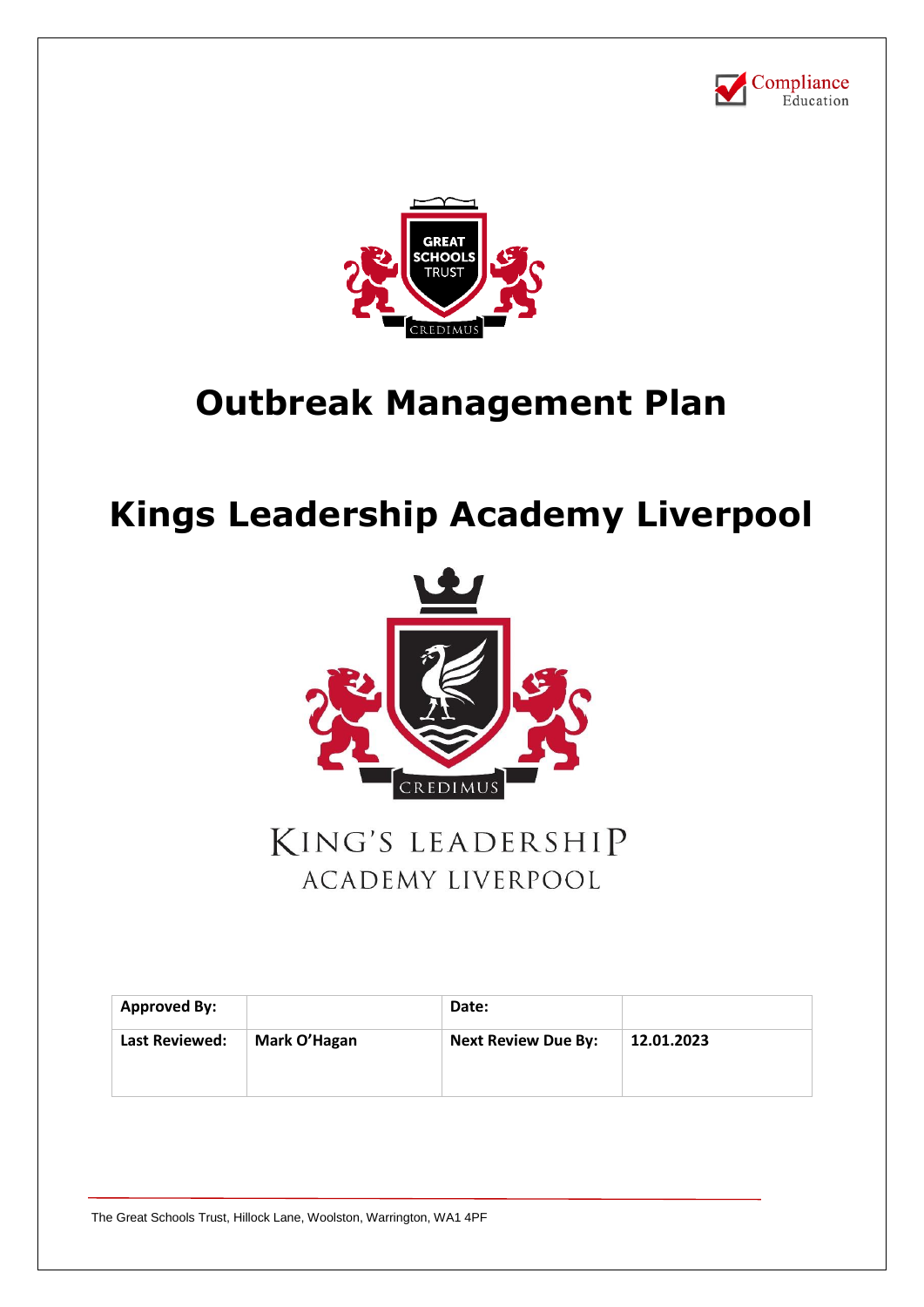## **Index**

| <b>Plan Statement</b>                                                                                                                                                      | Page<br>3 |  |
|----------------------------------------------------------------------------------------------------------------------------------------------------------------------------|-----------|--|
| The Aim of the plan                                                                                                                                                        | 3         |  |
| How to reduce an outbreak - Control Measures                                                                                                                               | 4         |  |
| Maintaining appropriate cleaning regimes                                                                                                                                   | 6         |  |
| Keeping occupied spaces well ventilated                                                                                                                                    | 7         |  |
| Following Public Health advice on testing                                                                                                                                  | 7         |  |
| Vaccination                                                                                                                                                                | 8         |  |
| <b>Clinically Extremely Vulnerable</b>                                                                                                                                     | 8         |  |
| Self-Isolation                                                                                                                                                             | 9         |  |
| Managing Confirmed Cases of COVID-19                                                                                                                                       | 10        |  |
| Dealing with a Notification                                                                                                                                                |           |  |
| <b>GREEN:</b> Singular positive coronavirus case reported.                                                                                                                 | 13        |  |
| <b>AMBER:</b> Several positive coronavirus cases reported within 10 days or<br>there is a moderate prevalence of COVID-19 in the community.                                |           |  |
| <b>RED:</b> Substantial increase in positive coronavirus cases reported with<br>the last 10 days or there is an extremely high prevalence of COVID-19<br>in the community. |           |  |
| During School Closure and Reopening the School                                                                                                                             | 16        |  |
| Reference Guides used to create this document                                                                                                                              |           |  |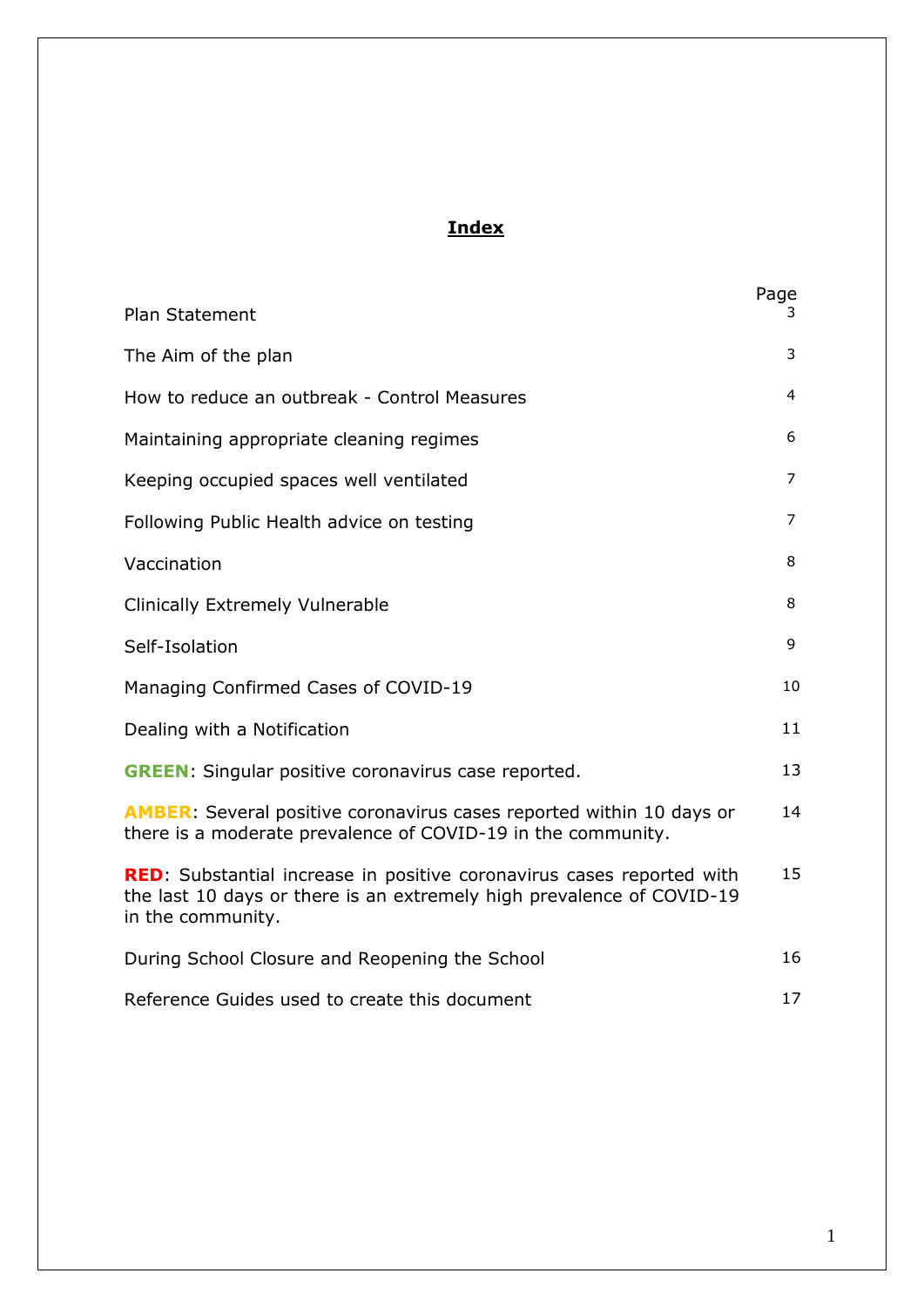## **Outbreak Management Plan**

## **Plan Statement**

This plan is designed to work in conjunction with the school *Pandemic and Infection Control Policy* and *Business Continuity Plan* for dealing with outbreaks of an infection, epidemic or pandemic.

## **The Aims of the Plan**

The aim of this plan is to advise staff about the precautions needed when dealing with an infectious outbreak.

Human infections/epidemics/pandemics may have significant implications for the school, so this plan also considers the guidance from the World Health Organisation, Government, Department of Education (DfE), Public Health England (PHE), Local Educational Authority and Compliance Education. (All of the above, from now on, are collectively referred to as Authority Advisors).

As of the 19<sup>th</sup> of July 2021, the country moved to Step 4 of the roadmap. This marks a new phase in the government response to the pandemic, moving away from stringent restrictions on everyone's day-to-day lives, towards advising people on how to protect themselves and others.

As COVID-19 becomes a virus that we learn to live with, there is now an imperative to reduce the disruption to children and young people's education.

The Department for Education has handed power back to the Local Authority and Public Health England to manage outbreaks within our school(s) and the local community.

This may help to help manage outbreaks in schools, or if there is an "extremely high prevalence" of Covid-19 in the community and other measures have failed to reduce transmission, or as part of a package of measures "responding to a variant of concern".

Therefore, The Principal together with his Senior Leadership /Management Team will work closely with all our authority advisors to ensure all future preventive measures are implemented.

Where there is conflicting advice The Principal and SLT will err on the side of caution and reserves the right to implement any further measures that are deemed to be in the best interest of our school(s), our staff, and the children within our care.

COVID-19 is a rapidly evolving situation resulting in guidance and plans having to be developed or changed at a fast pace and is subject to change with little notice. The Principal together with our Senior Leadership / Management Team and Compliance Education have devised a traffic light style plan which will be kept under review.

- **Green** Singular positive coronavirus case reported.
- **Amber** Several positive coronavirus cases reported within 10 days or there is a moderate prevalence of COVID-19 in the community.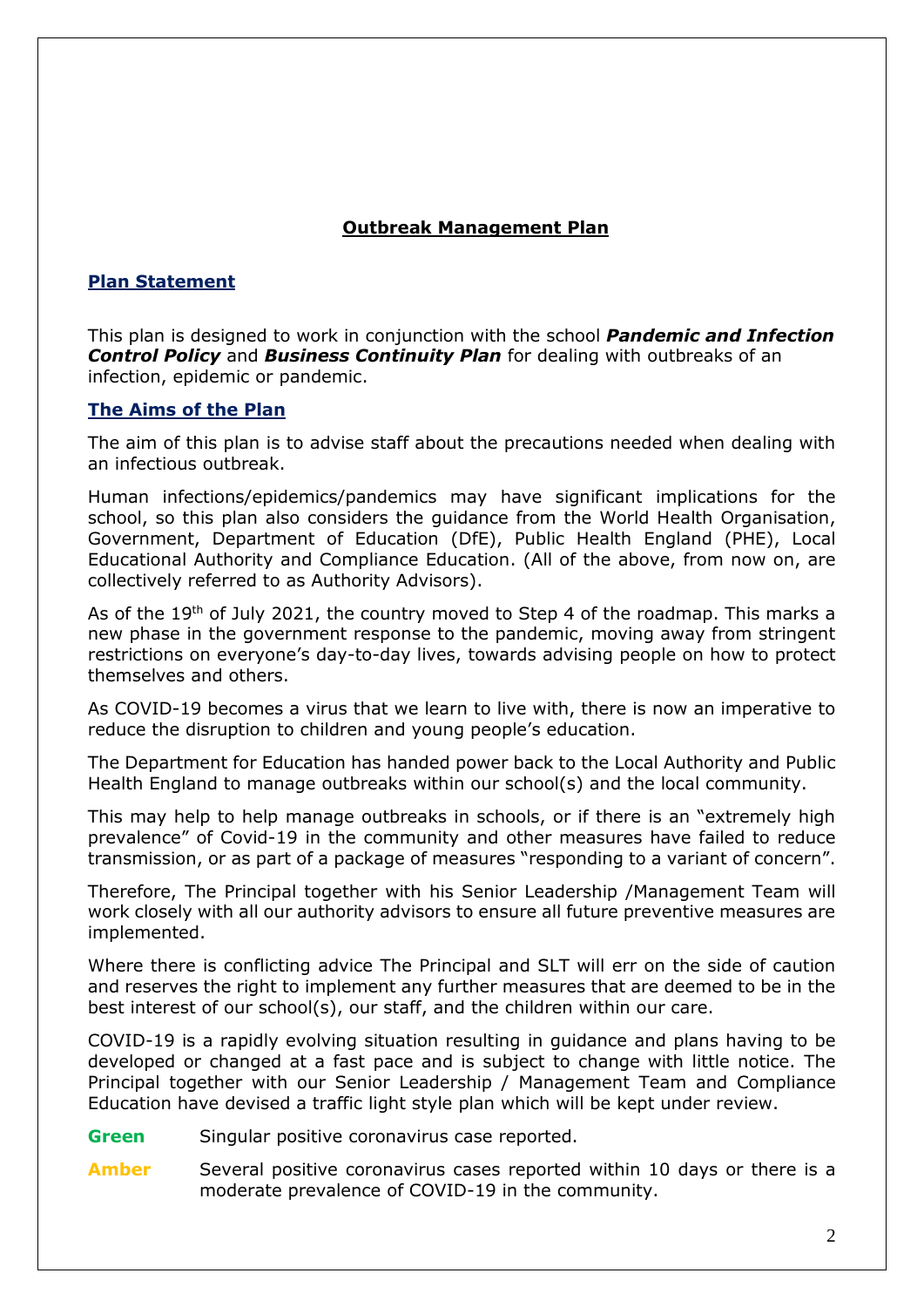**Red** Substantial increase in positive coronavirus cases reported with the last 10 days or there is an extremely high prevalence of COVID-19 in the community.

#### **How we will reduce the chances of an outbreak within our school**

Kings Leadership Academy Liverpool has and will continue to follow our existing COVID-19 control measures by ensuring good hygiene for everyone, maintaining appropriate cleaning regimes, keeping occupied spaces well ventilated and following Public Health advice on testing, self-isolation and managing confirmed cases of COVID-19.

## **Ensuring good hygiene for everyone:**

- Hand hygiene We will continue to encourage all our staff and students to regularly practice frequent and thorough hand cleaning with soap and water or hand sanitiser
- Respiratory hygiene We will continue to encourage the 'catch it, bin it, kill it' approach as it still remains very important.

## **Personal Protective Equipment (PPE)**

The school will ensure adequate and appropriate stock levels of PPE is provided for all staff:

- Suitable PPE for cleaners as per MSDS and/or COSHH Risk Assessments.
- Suitable PPE for cleaners when completing a Deep Clean
- Suitable PPE for cleaning up bodily waste
- Suitable PPE for Nappy/Pad Changing (delete if not applicable)
- Suitable PPE for First Aiders.

Types of PPE

- Gloves Are to be worn to protect your hands
- Face Masks/Coverings Are worn to protect/prevent the spread of a respiratory virus when close contact with another person cannot be avoided.
- Eye Protection or Shields Are worn when there is a risk of bodily fluids splashing up into your face.
- Aprons Are worn to protect your clothing from becoming soiled.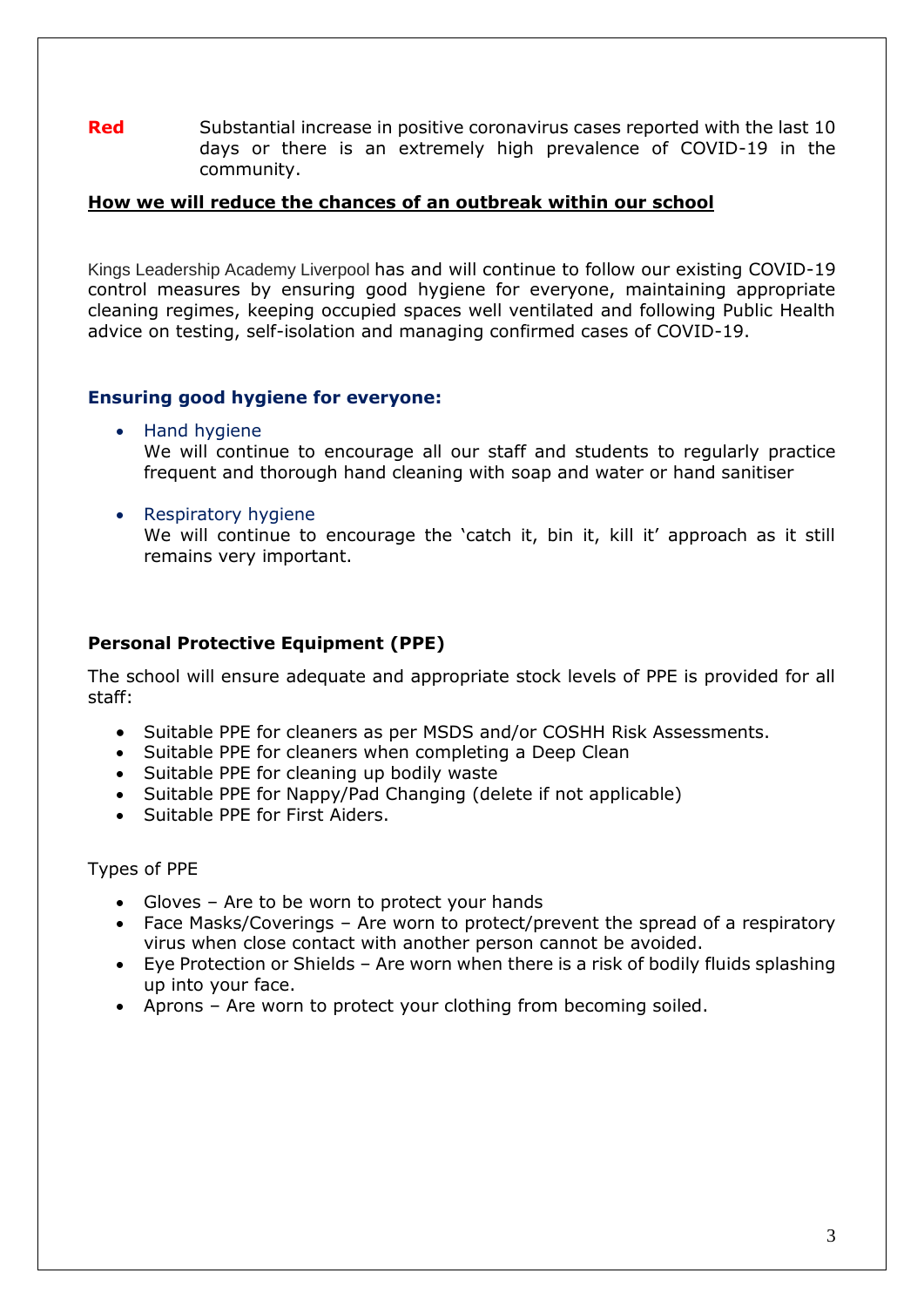## **Nominated First Aid Lead and/or Principal/Business Manager**

- Will ensure an adequate number of First Aiders (Paediatric First Aid, First Aid at Work, Emergency First Aid) are always available.
- Will ensure staff requalification dates have not lapsed.
- Will ensure all First Aiders receive refresher training to ensure they are:
	- $\triangleright$  Aware of the risks to themselves and others when approaching a casualty and the risk of cross contamination.
	- ➢ Aware of the importance to keep themselves safe (wear PPE, hand washing, CRP safety) etc.
	- ➢ Aware of the importance to keep up to date with relevant First Aid Advice
	- $\triangleright$  Aware of their own capabilities.

All staff have been instructed in donning and doffing PPE. All PPE is regarded as single use and immediately binned after use. The clinical waste is double bagged and left for 72 hours before being disposed of with general waste.

## **Face Coverings**

The school acknowledges that as a temporary measure, staff, adult visitors and pupils in year 7 and above are advised to wear face coverings when moving around the premises such as in corridors and communal areas. It is also recommend that students in year 7 and above wear face coverings in classrooms. This does not apply in situations where wearing a face covering would impact on the ability to take part in exercise or strenuous activity, for example in PE lessons. In primary schools, face coverings should be worn by staff and adults (including visitors) when moving around in corridors and communal areas.

## **Travel**

Staff in primary schools and staff and students in Year 7 and above are advised to wear a face covering when travelling on public transport and should wear it on dedicated transport to and from school.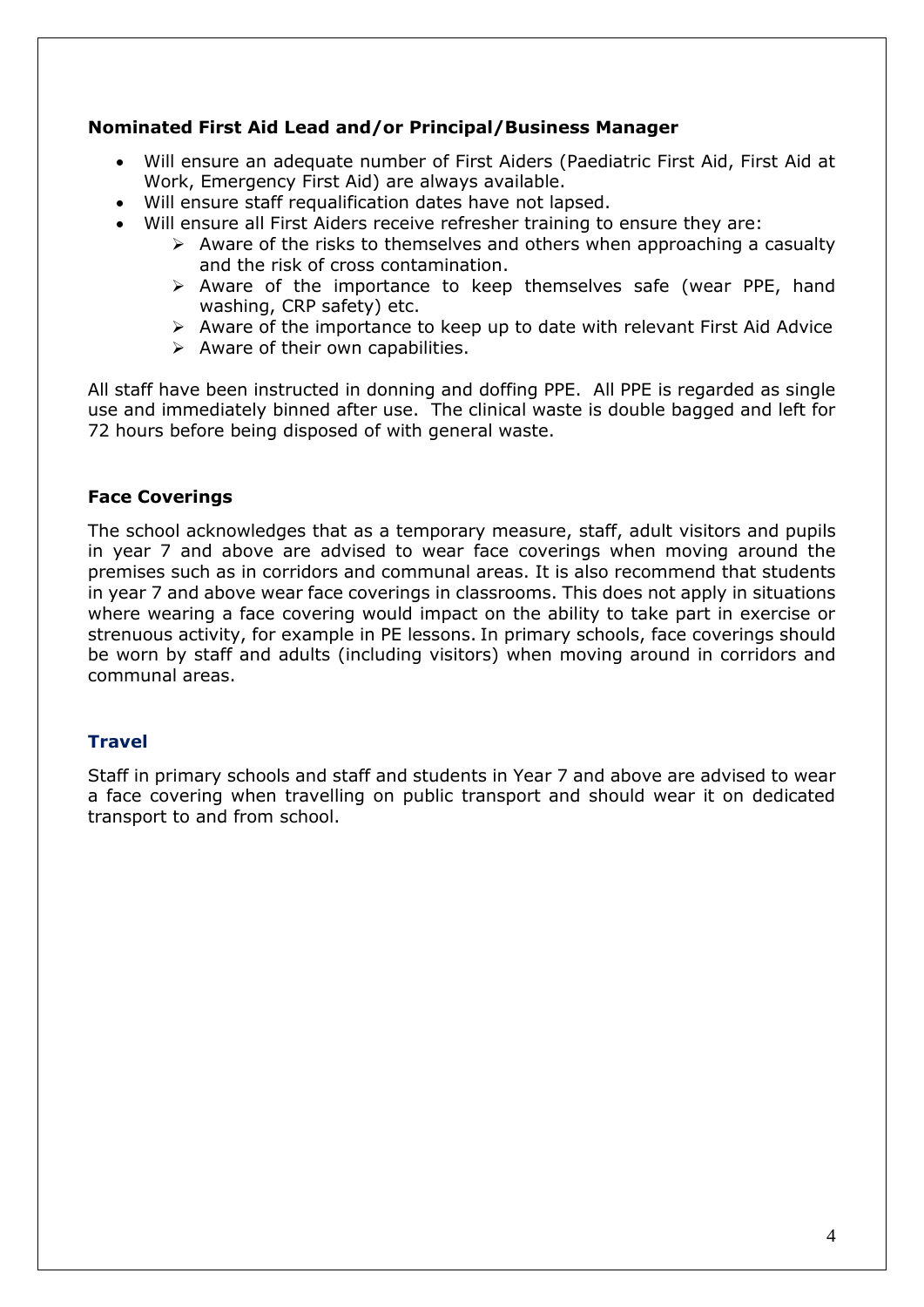## **Maintaining Appropriate Cleaning Regimes**

The school will continue to maintain an appropriate cleaning schedule.

This includes regular cleaning of all areas and equipment (for example, twice per day), with a particular focus on frequently touched surfaces.

## **School Caretaker and/or Cleaners**

- Will ensure that there are adequate supplies of tissues, soap, hot water, paper towels and that bins are emptied regularly.
- Will ensure alcohol (>60%) hand sanitiser/gel is made available to the whole school for more hygienic hand washing
- The Infectious Control cleaning routine is implemented for both general daily cleaning and the deep cleaning of the school.
- Rotas are implemented or adapted to ensure the school is cleaned and maintained regularly throughout the day.
- Will check cleaning products, handwashing/drying, hand sanitizer and PPE stock levels are maintained.
- Will ensure Material Safety Data Sheets (MSDS) and COSHH Risk Assessments are obtained for all cleaning products used.
- Will ensure they use and dilute the cleaning products as per the product information sheet and/or the MSDS and COSHH Risk Assessment.
- Will follow PHE guidance for cleaning of non-healthcare settings [COVID-19:](https://www.gov.uk/government/publications/covid-19-decontamination-in-non-healthcare-settings)  [cleaning of non-healthcare settings outside the home -](https://www.gov.uk/government/publications/covid-19-decontamination-in-non-healthcare-settings) GOV.UK (www.gov.uk)

## **Teaching and non-teaching Staff**

- Will follow personal hygiene guidelines.
- Will ensure that pupils/students follow hygiene guidelines.
- Will provide help and guidance when necessary to help young or vulnerable children.
- Will deliver an age-appropriate lesson on "The Importance of Good Personal Hygiene" to pupils/students. (Personal and Social Education lessons)

## **Catering Manager and Kitchen Staff**

- Will ensure relevant staff have Food Hygiene Certificates or other training in Food Handling.
- Will ensure personal hygiene and handwashing is maintained.
- Will adjust the kitchen cleaning rota and routine to ensure the kitchen is cleaned thoroughly throughout the day.
- Will clean and disinfect food storage and preparation areas.
- Will ensure PPE is worn when preparing and serving food (gloves, hairnet/hat, apron?)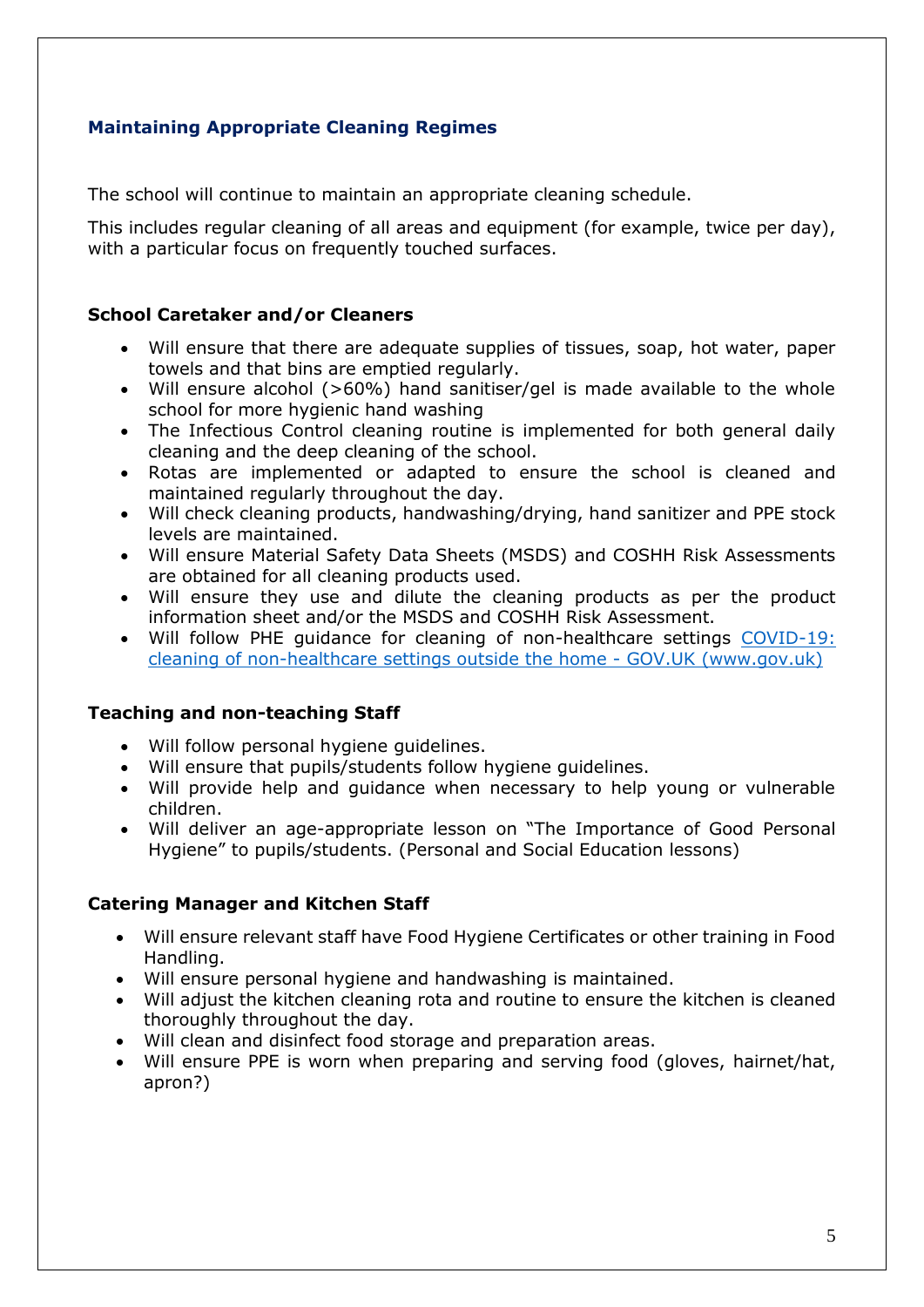## **Keeping Occupied Spaces Well Ventilated**

School leaders will continue to ensure all school buildings are well ventilated and that a comfortable teaching environment is maintained.

#### **School Caretaker and/or Principal**

- Will continue to ensure all mechanical ventilation systems within the school are serviced and maintained annually.
- Have already had all mechanical ventilation systems checked and have been adjusted where possible in accordance with H&S guidance. [Ventilation and air](https://www.hse.gov.uk/coronavirus/equipment-and-machinery/air-conditioning-and-ventilation/index.htm)  [conditioning during the coronavirus \(COVID-19\) pandemic \(hse.gov.uk\),](https://www.hse.gov.uk/coronavirus/equipment-and-machinery/air-conditioning-and-ventilation/index.htm) [CIBSE -](https://www.cibse.org/coronavirus-covid-19) [Coronavirus COVID 19.](https://www.cibse.org/coronavirus-covid-19)
- Have already carried out a ventilation assessment and have weighed up the need for increased ventilation whilst maintaining a comfortable temperature.
- Have already identified which external windows and which external/internal nonfire doors can be left open to improve natural ventilation whilst adhering to health and safety and safeguarding guidance.
- Will continue to utilise monitors to measure CO2 levels in classrooms and will implement any future guidance.

#### **Teaching Staff**

• Will continue to assess their classroom temperature and will report and seek permission before closing any windows or doors as on doing so may have an impact on other internal classrooms or learning spaces.

## **Following Public Health advice on testing**

The school will continue to provide staff and secondary school students with rapid lateral flow home testing kits to identify individuals with coronavirus (COVID-19) who do not have symptoms.

Finding asymptomatic cases early, along with our control measures will help us eliminate or manage the spread of this virus within our school. Therefore, safeguarding the health of our staff and keeping as many staff and students in school as possible.

#### **Lateral Flow Test**

Staff and secondary school students will be requested to commence testing 3 working days before the start of the autumn term and then twice weekly home testing until the end of September.

#### **Secondary Schools**

We will retain a small asymptomatic testing site (ATS) on-site until further notice to provide assistance to students who are unable to test themselves at home.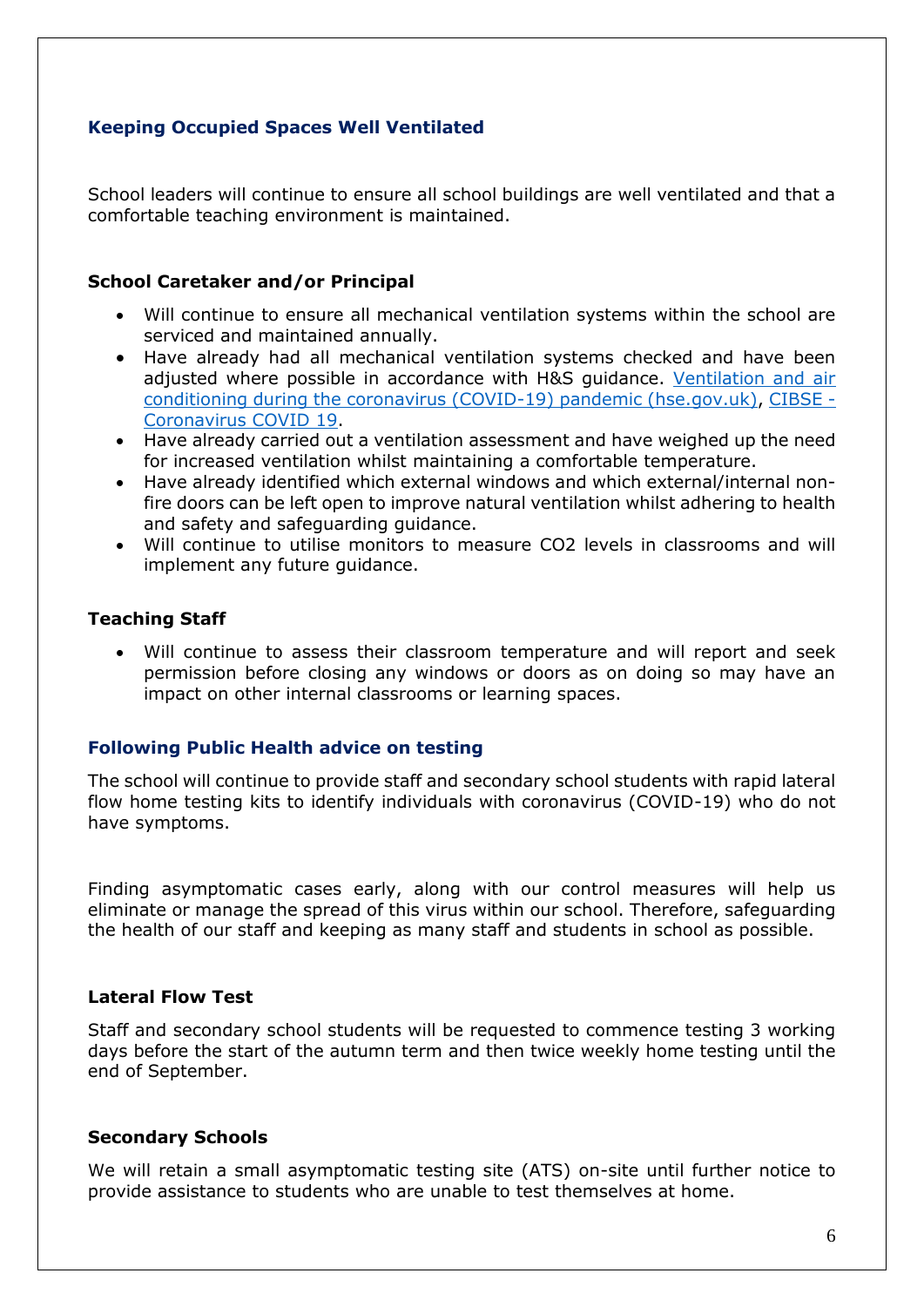## **Vaccination**

As a school, we encourage vaccine take up including boosters and enable staff who are eligible for a vaccination to attend booked appointments where possible (even if during term time).

## **Clinically Extremely Vulnerable**

Staff and pupils previously considered to be particularly vulnerable, clinically extremely vulnerable (CEV), and high or higher-risk are no longer advised to shield. Any staff previously identified as being in one of these groups are advised to follow guidance.

In some circumstances, staff and pupils may have received personal advice from their specialist or clinician on additional precautions to take and they should continue to follow that advice. Whilst individual risk assessments are not required, we will discuss any concerns that people previously considered CEV may have.

## **Principal**

- Will ensure all existing COVID-19 control measures are maintained (good hygiene for everyone, maintaining appropriate cleaning regimes, keeping occupied spaces well ventilated and following Public Health advice on testing, self-isolation and managing confirmed cases of COVID-19)
- Will encourage all staff and eligible students to partake in the regular Lateral Flow Testing programme.
- Will encourage all staff and eligible students to have the vaccine including boosters.
- Will, if necessary, refer staff, pupils/students and parents/carers to external services who provide a range of health support and advice for physical and mental health needs.

## **Self-isolation**

In order to eliminate the risk of spreading coronavirus within our school all students, staff and other adults who develop COVID-19 symptoms or have tested positive will be instructed to refrain from coming into school and to follow current self-isolating and LFD/PCR testing guidelines.

The school will continue to use the designated isolation room and will follow existing COVID-19 procedures when looking after a child/young person who is suspected of having coronavirus and is awaiting collection or transfer to hospital.

## **Isolation room:**

- Has been allocated so the ill person can be monitored from a safe distance.
- Is well ventilated.
- Is located near to a toilet (whilst the isolation room is occupied the toilet is not used by anybody else and is deep cleaned after the person has left the building).
- Is equipped with a personal protection Equipment (PPE) pack, washing facilities or alcohol hand sanitiser.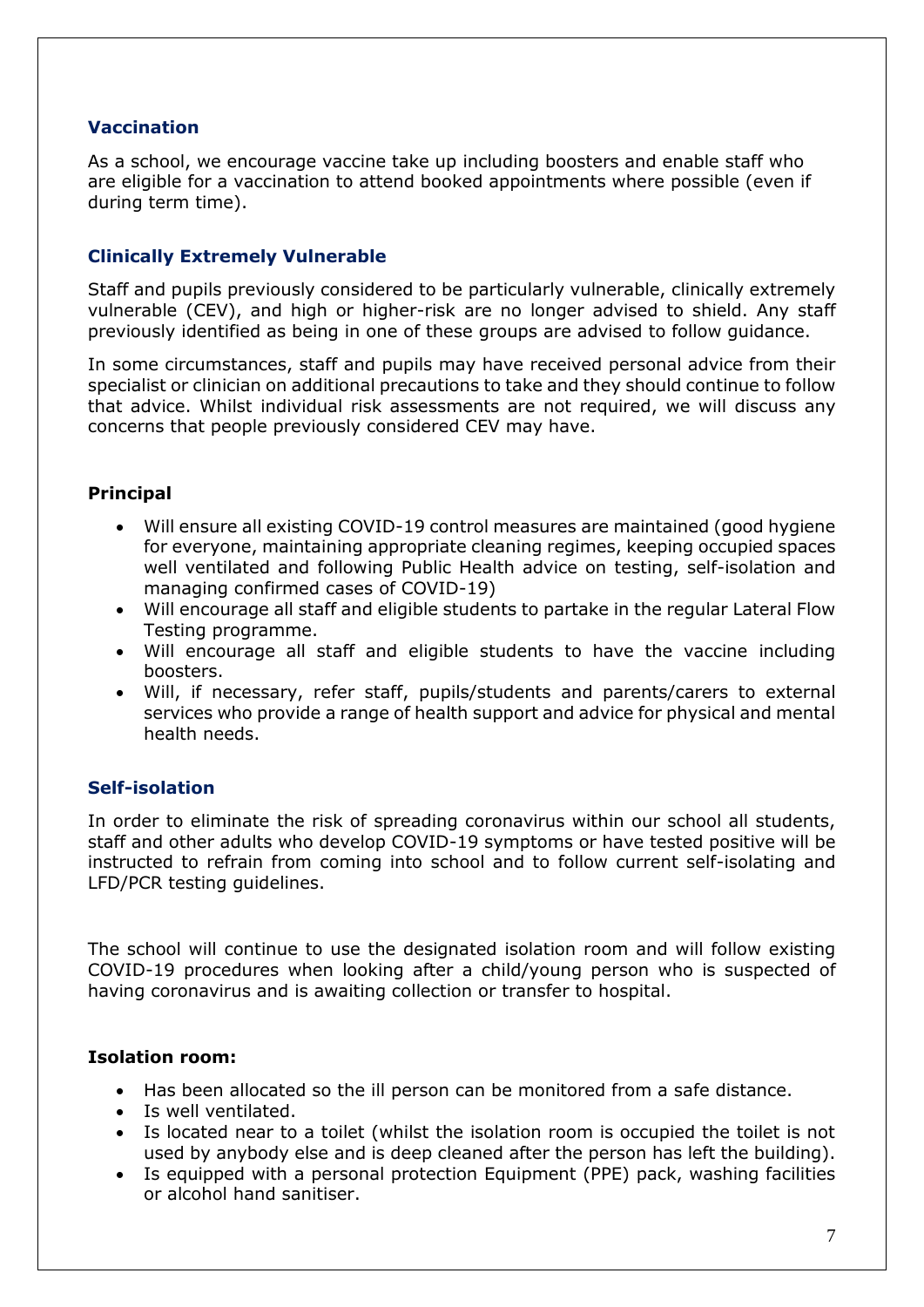## **School Caretaker and Cleaners**

- Will, if possible, leave the room closed off to everyone for 72hrs
- Will don-on full PPE for carrying out a Deep Clean
- Will complete a deep clean of the isolation room and toilet.

## **Managing Confirmed Cases of COVID-19**

As a school we will always put the best interests of our staff and pupils/students first. This may mean if there is a worrying raise in coronavirus cases or we notice that several of our staff or pupils/students are falling ill with the virus we will immediately review our existing control measures and may re-introduce measures that were in place during the academic year 2020-2021.

We recognise that closing the school may be necessary in exceptional circumstances in order to control an infection. We will, however, strive to remain open unless advised otherwise.

## **Classification of an outbreak**

The current guidance states an outbreak or incident may be defined as:

- An incident in which 2 or more people experiencing a similar illness are linked in time or place.
- A greater than expected rate of infection compared with the usual background rate for the place and time where the outbreak has occurred.
- If you have several confirmed cases within 10 days.

As the definition(s) above are open to interpretation the school will continue to record all COVID related absences and review for possible outbreak trends and links.

For most education and childcare settings, whichever of these thresholds is reached first:

- 5 children, pupils, students or staff, who are likely to have mixed closely, test positive for COVID-19 within a 10-day period; or
- 10% of children, pupils, students or staff who are likely to have mixed closely test positive for COVID-19 within a 10-day period

The Principal/Headteacher will regularly assess the results and will report all possible outbreaks to the Local Health Protection Team on 0800 046 8687 option 1.

The school also acknowledges that to ease the pressure on the Local Health Protection Team, our Local Authority may request to triage our finding first. Therefore, the school will continue to work closely with the Local Authority and Local Health Protection Team.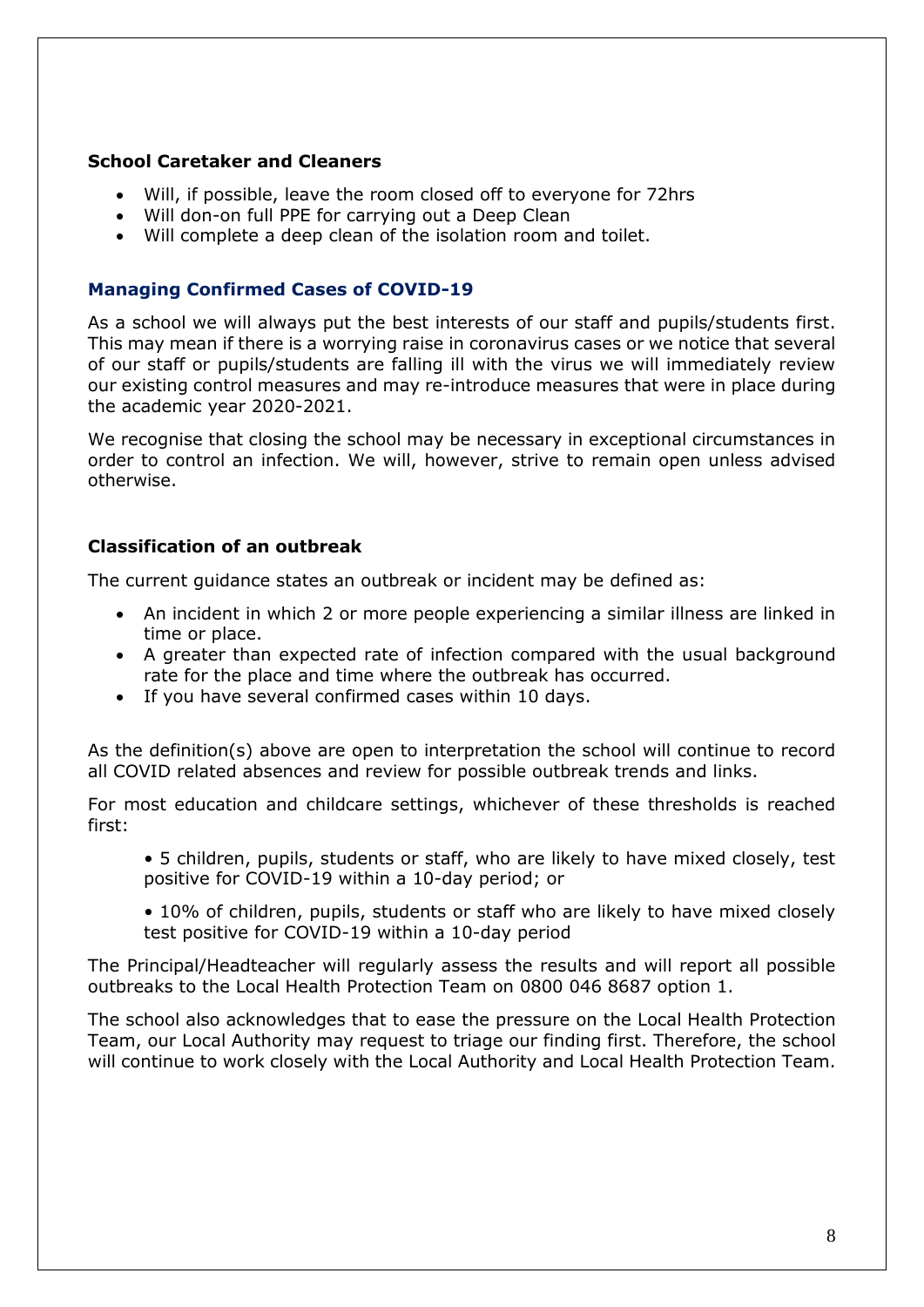## **Reporting of Injuries, Diseases and Dangerous Occurrences Regulation**

As coronavirus falls under one of the many pandemics which are reportable to the Health and Safety Executive 'whereby a member of staff or student has been confirmed of having the illness and have attended their place of work/school'.

The Principal will ensure Compliance Education is notified immediately given the HSE RIDDOR time constraints so, a full investigation can be conducted and when necessary, a RIDDOR report is submitted.

## **Dealing with a Notification**

Upon notification of a suspected, confirmed case of coronavirus or upon notification from our authority advisors, the Principal together with the Senior Leadership (SLT) will activate the Outbreak Management Plan.

This will take the form of:

- Establishing who the infectious person is. Have they been in school and if so, who have they been in contact with?
- Ascertaining whether the infectious person has direct or indirect links to the school and what impact this may have.
	- ➢ **Direct** refers to: a staff member who works, carried out some temporary work or student who attends our school.
	- ➢ **Indirect** refers to: example a member of a staff or a member of a student's household has developed symptoms or has tested positive.
- Managing absenteeism levels and ensuring staff to pupil/student ratios are maintained.
- Ensuring educational learning material is made available to all pupils/students who are required to self-isolate or have been advised to shield.

## **Self-isolations rules:**

- All staff and pupils/students who develop COVID-19 symptoms are required to self-isolate at home immediately and arrange to have an LFD/PCR test completed even if their symptoms are mild.
- **Note:** All persons who test POSITIVE will be legally required to self-isolate regardless of their vaccination status or age (a person can be fined if they do not self-isolate).
- **Isolation Period** includes the day the person's symptoms started or the PCR test date and the next 10 full days however staff and pupils who record a positive LFT or PCR test may end their 10 day isolation period early in most circumstances unless they cannot test for any reason. Staff and students may now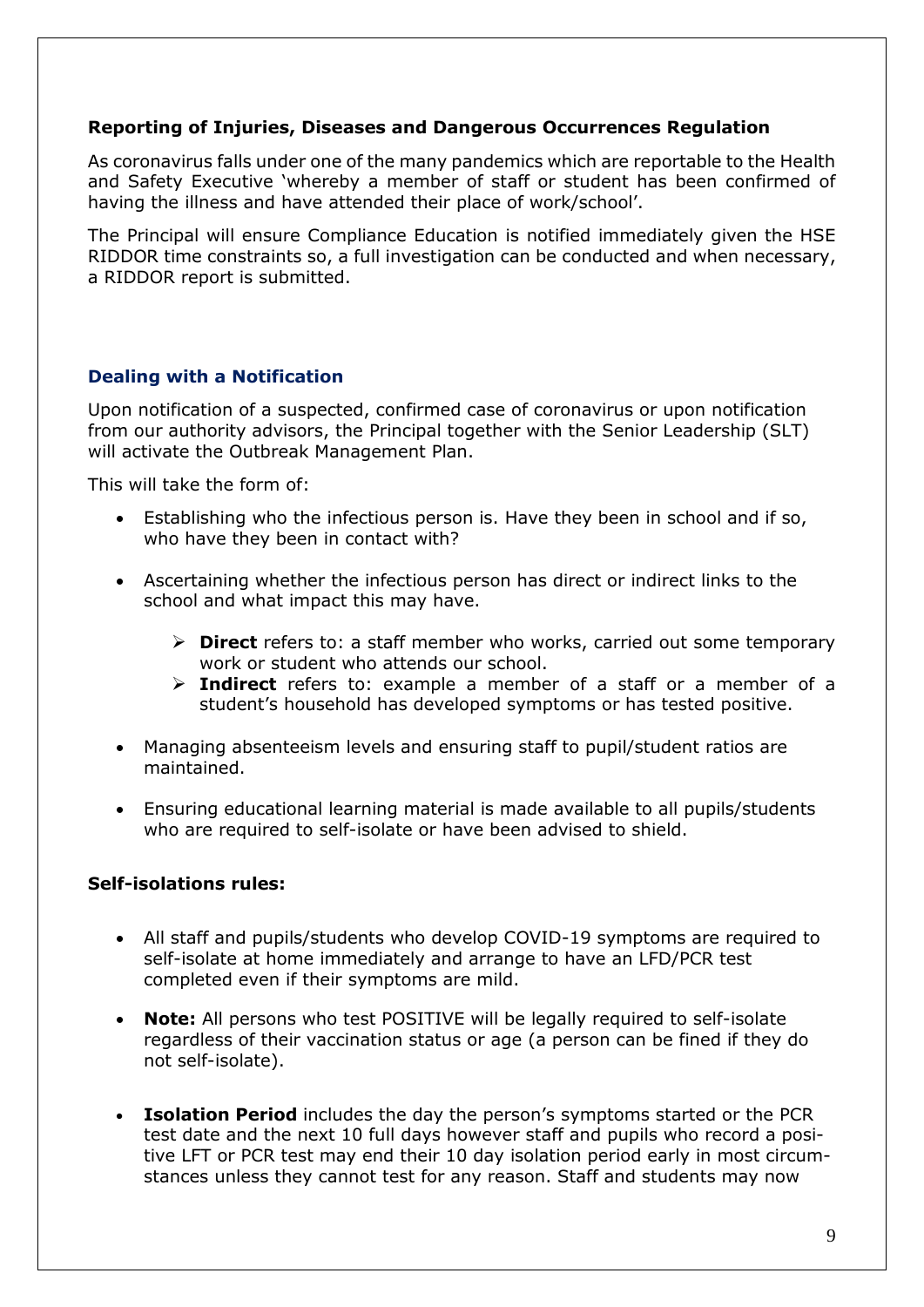take LFD tests on day 6 and day 7 of their self-isolation period. Those who receive two negative test results are no longer required to complete 10 full days of self-isolation. The first test must be taken no earlier than day 6 of the selfisolation period and tests must be taken 24 hours apart. If both these test results are negative, and the person does not have a high temperature, they may end their self-isolation after the second negative test result and return to school from day 7.

- On the 16th of August 2021, the legal requirement to self-isolate for contacts of a positive case ended for the following groups:
	- ➢ Students and/or staff 18yrs and 6 months and under.
	- ➢ Students and Staff 18yrs and 6months and above who are fully vaccinated.
- **Note:** If contacted by NHS Test and Trace as a close contact, the above persons will be advised to take a PCR test.
- If a person tests POSITIVE they will be legally required to self-isolate regardless of their vaccination status or age (a person can be fined if they do not selfisolate).
- Monitoring all COVID related absences, reviewing the results for possible outbreak trends and links and when necessary, report all possible outbreaks to the local health protection team on 0800 046 8687 option 1.
- Review existing COVID-19 control measures to ensure they are being maintained, followed and whether further control measures need to be introduced or enhanced to control the spread of the virus within our school.
- Introducing further measures, when necessary, to eliminate or stop the spread of the virus within our school, this may include:
	- $\triangleright$  Temporarily reintroducing the wearing of face coverings in communal areas and/or classrooms.
	- $\triangleright$  Temporarily ceasing all activities that bring large numbers of staff and/or pupils/students together in one area especially if it's an indoor activity (eg assemblies)
	- ➢ Restricting movement around the school
	- ➢ Reintroducing year/class bubbles.
	- ➢ Partial or full closure of the school and reactivating remote learning and lunching provision to those eligible to receive benefit-related free school meals.
- Maintaining good communication between staff, students, and parents/carers:
	- ➢ Reminding everyone of the importance of staying at home and selfisolating if they have COVID symptoms, have been instructed by NHS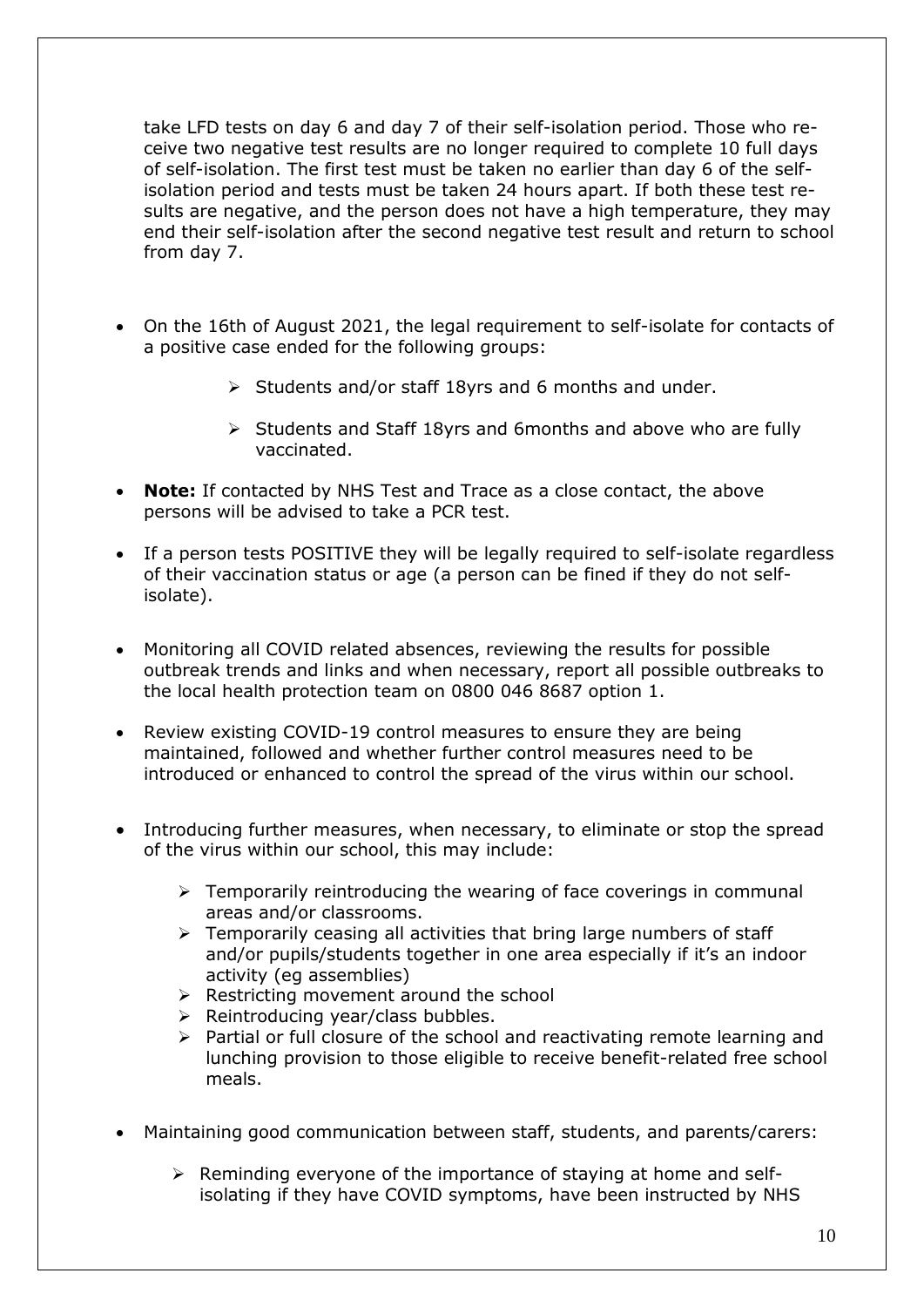Test and Trace or a medical professional, awaiting test results or have tested positive for COVID.

- $\triangleright$  Reminding everyone of the importance of good hand hygiene and respiratory hygiene.
- $\triangleright$  Reminding everyone of the importance of completing twice weekly lateral flow testing if eligible.
- ➢ Notifying everyone concerned of any changes to our normal educational hours or activities.

## **GREEN (example). Singular positive coronavirus case reported.**

- The Principal and SLT will meet to discuss what direct or indirect impact this positive case has on the school and will review the existing COVID-19 Control Measures to ensure they are being maintained and followed.
- Depending on staffing levels, the school will arrange temporary cover in order to maintain staff to student ratios.
- School will provide high quality remote education for those unable to attend school (see Remote Education Policy and other supporting documents)
- Where necessary, cleaning regimes in the school will be raised ensuring all highcontact areas such as toilets, door handles, handrails etc are disinfected and cleaned.
- Staff and pupils/students will be encouraged and reminded of the importance of maintaining good hand hygiene before entering and after leaving the school, as well as regularly throughout the day.
- Ensuring that everyone (staff and pupils/students) catch coughs and sneezes in tissues. If a tissue is not available, then the crook of the elbow should be used rather than hands. Dispose of tissues promptly in a waste bin and then perform hand hygiene.
- As a preventive short term measure, the school may re-introduce the wearing of face coverings in communal areas even when guidance confirms this is not required.
- Planned assemblies and other large gatherings which bring staff and pupils/students from different year/classes together will be rigorously assessed and the Principal and SLT will carry out a 'dynamic risk assessment' which will consider the safety of the staff and students.

**Note:** a 'dynamic risk assessment' is an on-the-spot process of weighing up the risks against the probability of further positive or symptomatic coronavirus cases and does not always require a formal documented risk assessment.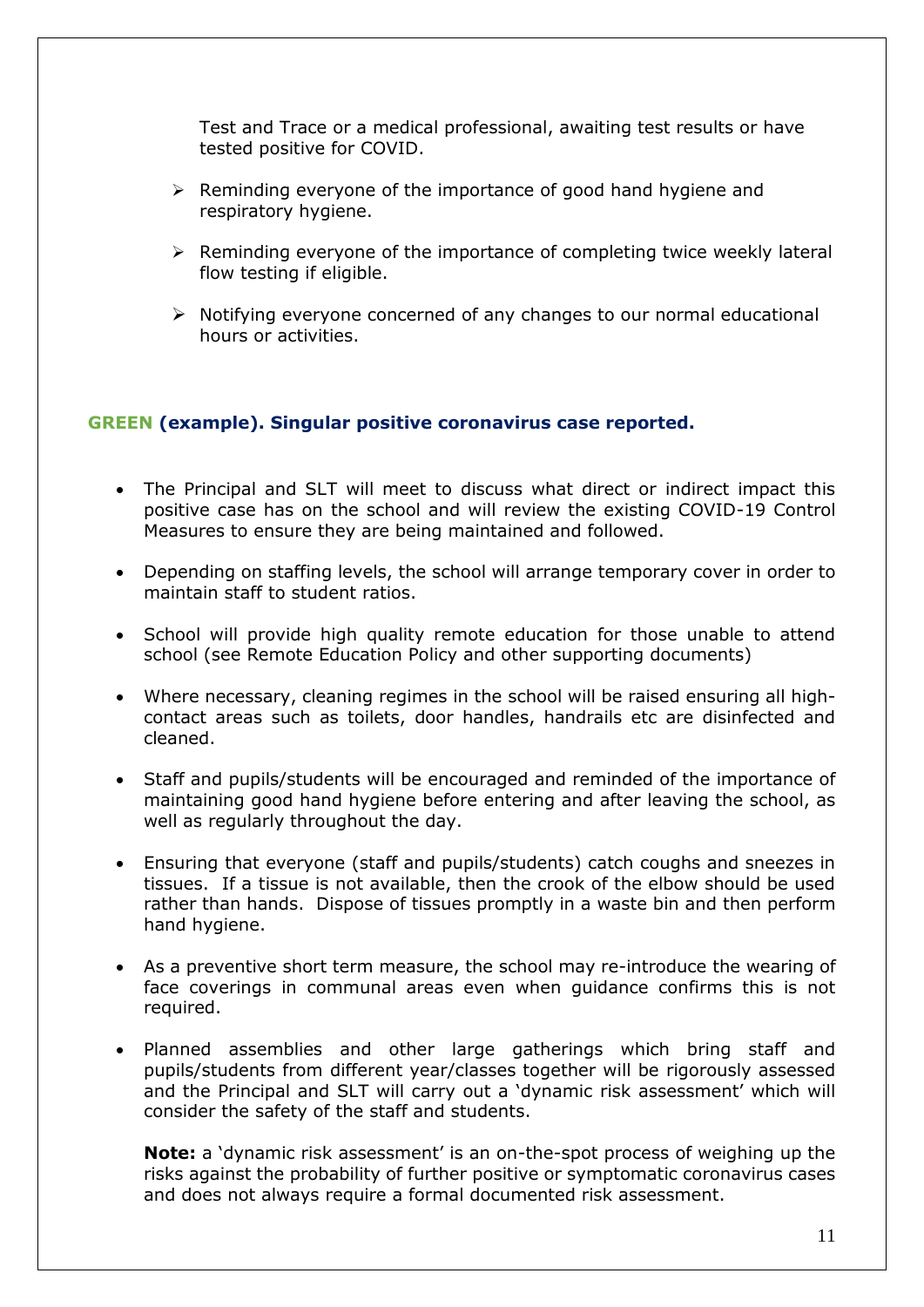#### **AMBER (example): Several positive coronavirus cases reported within 10 days or there is a moderate prevalence of COVID-19 in the community**.

The following actions may be activated due to further reported positive COVID-19 cases within our school (staff and/or students) or we may be instructed by our local authority to implement these measures due to an increase of COVID-19 cases within our community.

- The Principal will contact Compliance Education for advice relating to increasing cases.
- The Principal and SLT will meet to discuss what actions are required to control the spread of the virus within our school
- Depending on staffing levels the school will arrange temporary cover in order to maintain staff to pupil/student ratios. If staffing numbers fall below recommended levels, the school may have to consider prioritising lessons and/or temporally introduce blended learning.
- Our school will provide high quality remote education for those unable to attend school (see Remote Education Policy and other supporting documents)
- Cleaning will be enhanced further to include the frequency of the cleaning regime, disinfecting of all high-contact areas such as toilets, door handles, handrails etc to deep cleaning/fogging identified areas.
- Staff and pupils/students will be encouraged and reminded of the importance of maintaining good hand hygiene before entering and after leaving the school, as well as regularly throughout the day.
- Ensuring that everyone (staff and pupils/students) catch coughs and sneezes in tissues. If a tissue is not available, then the crook of the elbow should be used rather than hands. Dispose of tissues promptly in a waste bin and then perform hand hygiene.
- Staff and eligible students will be advised to carry-out regular lateral flow testing. Secondary schools may utilise their on-site asymptomatic testing site (ATS) to provide assistance to students who are unable to test themselves at home.
- As a preventive short term measure, the school will re-introduce the wearing of face coverings in communal areas even when guidance confirms this is not required.
- Planned assemblies and other large gatherings which bring staff and students from different year/classes together will be temporally ceased and reintroduced when the number of positive or symptomatic coronavirus cases reduce.

Further cases within 10 days or there is a high prevalence of COVID-19 in the community.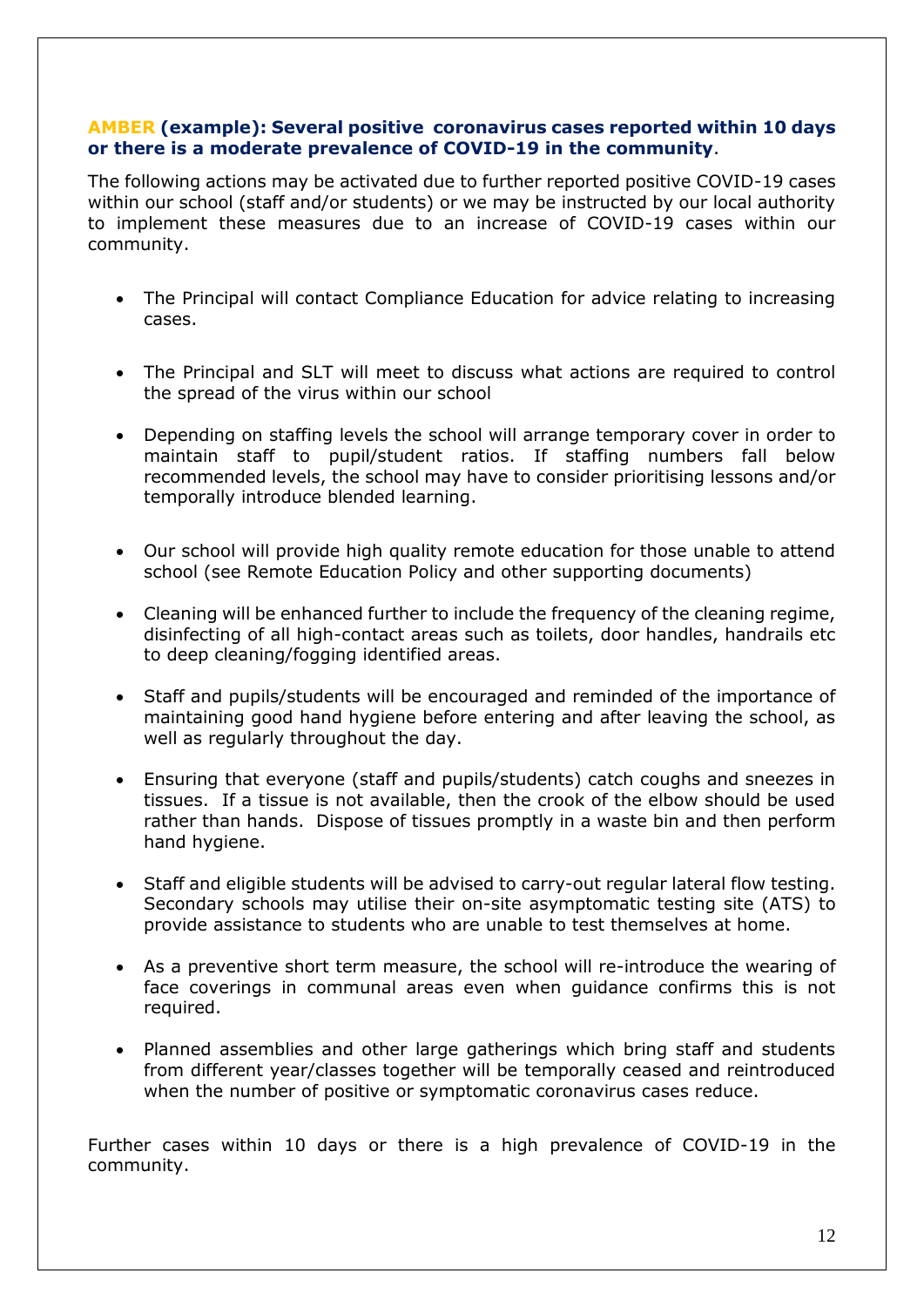- If the number of positive or symptomatic coronavirus cases continue to rise the Principal and SLT will immediately reduce face-to-face contact by re-introducing year/class bubbles, restricting movement around the school, cancelling or restricting residential educational school visits to year/class bubbles only, restricting school access by allowing only essential visits.
- The Principal will carefully monitor all COVID related absences, reviewing the results for possible outbreak trends and links and when necessary, report all possible outbreaks to the Local Health Protection Team on 0800 046 8687 option 1.

## **RED (example): Substantial increase in positive coronavirus cases reported with the last 10 days or there is an extremely high prevalence of COVID-19 in the community.**

The following actions may be activated due to a substantial increase in reported positive COVID-19 cases within our school (staff and/or pupils/students) or we may be instructed by our local authority to implement these measures due to an increase of COVID-19 cases within our community.

- The Principal will continue to work closely with the dedicated Local Health Protection Team and Public Health England who will devise a structured plan to bring the spread of the virus under control.
- Secondary schools will accommodate an on-site testing facility and will work closely with the Local Health Protection Team.
- Depending on staffing levels, the school will arrange temporary cover in order to maintain staff to pupil/student ratios. If staffing numbers fall below recommended levels, then the school may have to consider prioritising certain year groups or closing the school and reactivating remote learning and lunching provision to those eligible to receive benefits-related free school meals.
- Our school will provide high quality remote education for those unable to attend school (see Remote Education Plan and other supporting documents).

This may include restricting attendance, prioritising certain year groups or closure:

- **EYFS:** If attendance restrictions are needed, vulnerable children and children of critical workers should be allowed to attend.
- **Primary School:** If some attendance restrictions are needed, all vulnerable children, children of critical workers, children in reception, year 1 and year 2 should still be allowed to attend. If, by exception, attendance is restricted further, vulnerable children and children of critical workers should still be allowed to attend.
- **Secondary School:** If some attendance restrictions are needed, all vulnerable children and young people, children of critical workers, students in years 10, 11,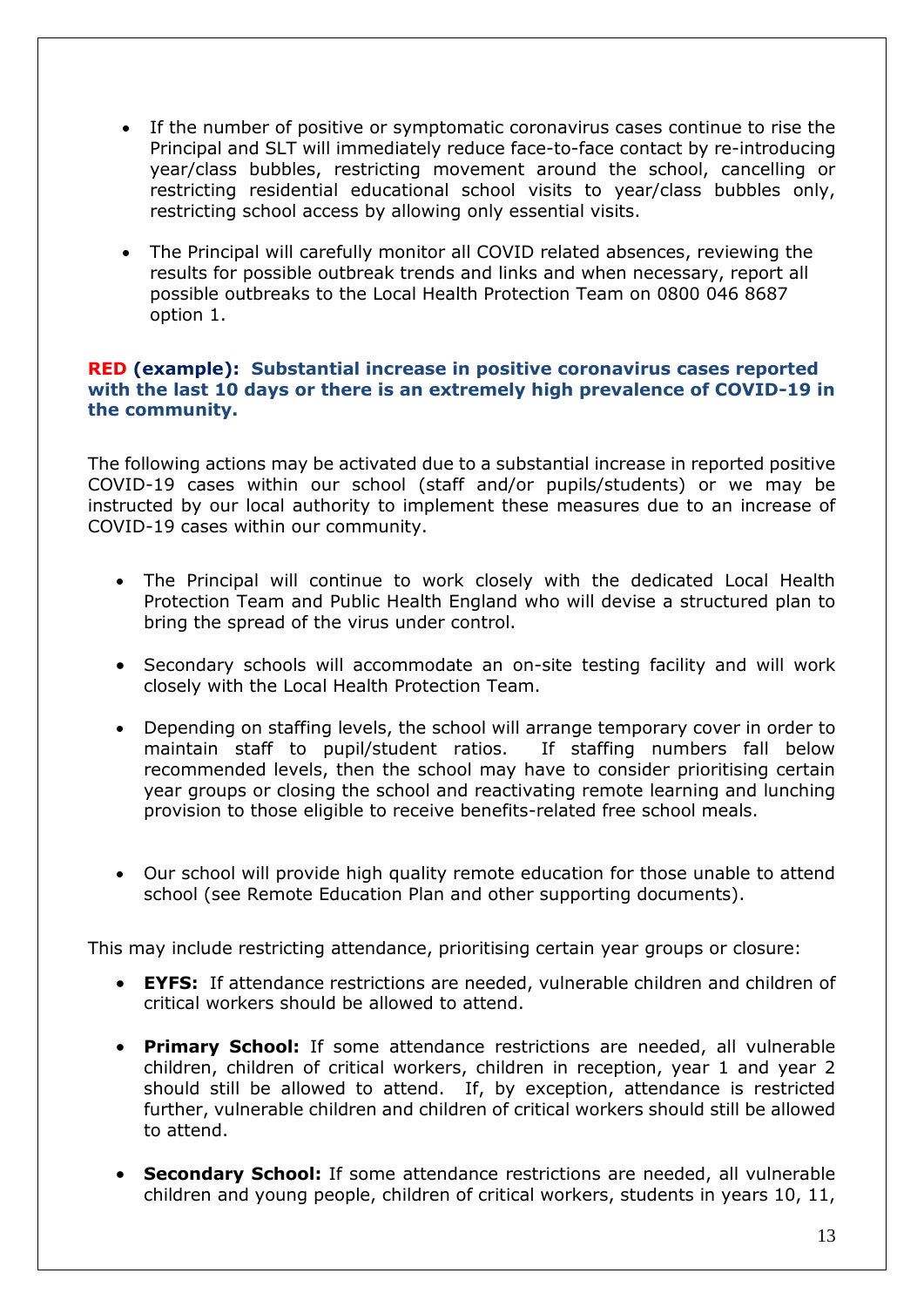12 and 13, and other students who were due to take external exams this academic year should still be allowed to attend. If, by exception, attendance is restricted further, vulnerable children and young people and children of critical workers should still be allowed to attend.

- **Further Education**: If some attendance restrictions are needed to help contain the spread of the virus, we will, if asked, implement our revised delivery model.
- **Higher Education:** If some attendance restrictions are needed to help contain the spread of the virus, we will, if advised, implement our revised delivery model.
- **Closure:** We recognise that closing the school may be necessary in exceptional circumstances in order to control the virus. We will, however, strive to remain open unless advised otherwise.

## **Reopening the School.**

Dependant on the type and severity of the Infection/Epidemic/Pandemic, school will consult with the Kings Leadership Academy Liverpool and/or School Governors following discussions with the Local Educational Authority and Compliance Education regarding procedural steps that should be implemented and at what time. School must not reopen without the approval of the Leadership Academy Liverpool and/or Local Authority.